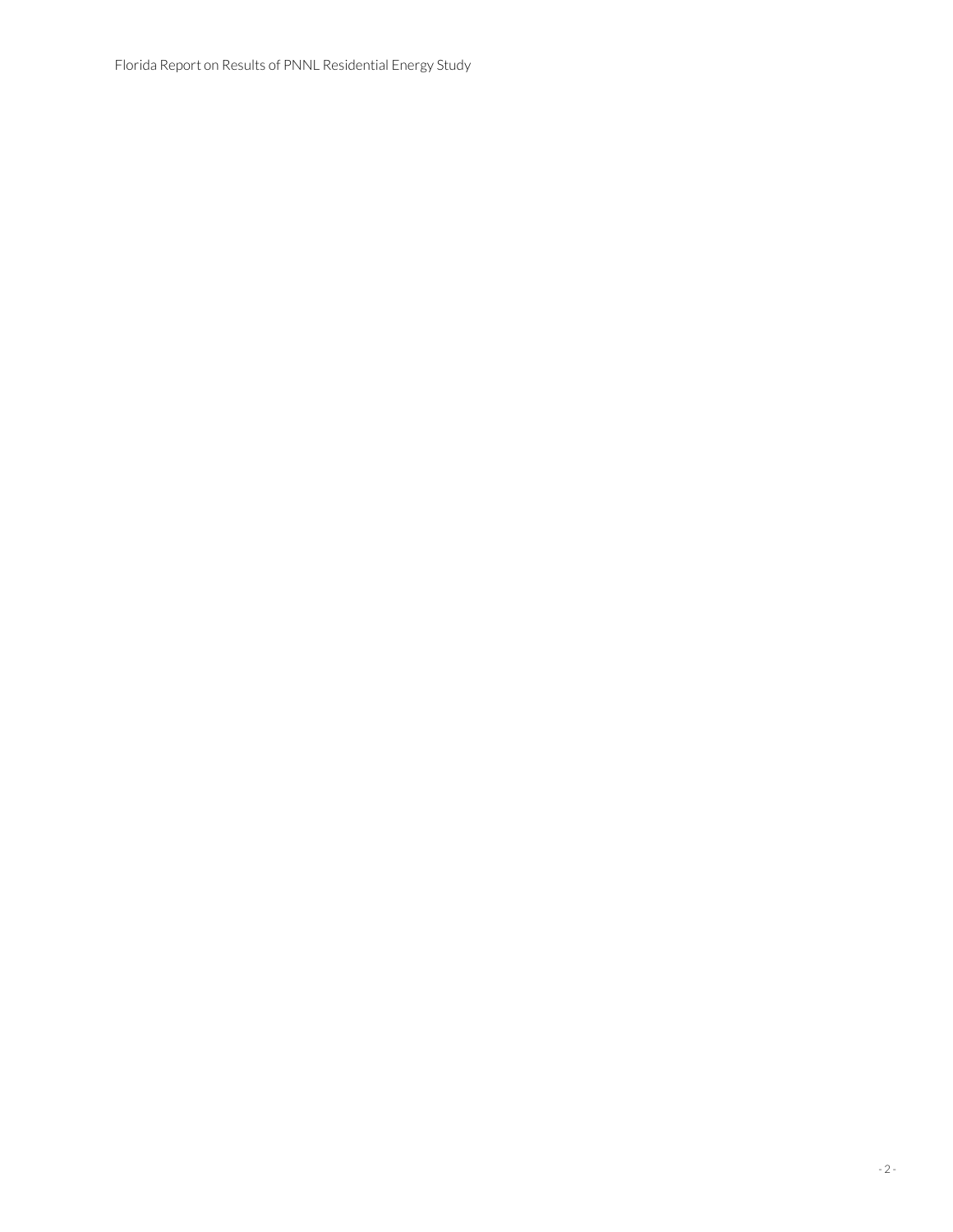# **Table of Contents**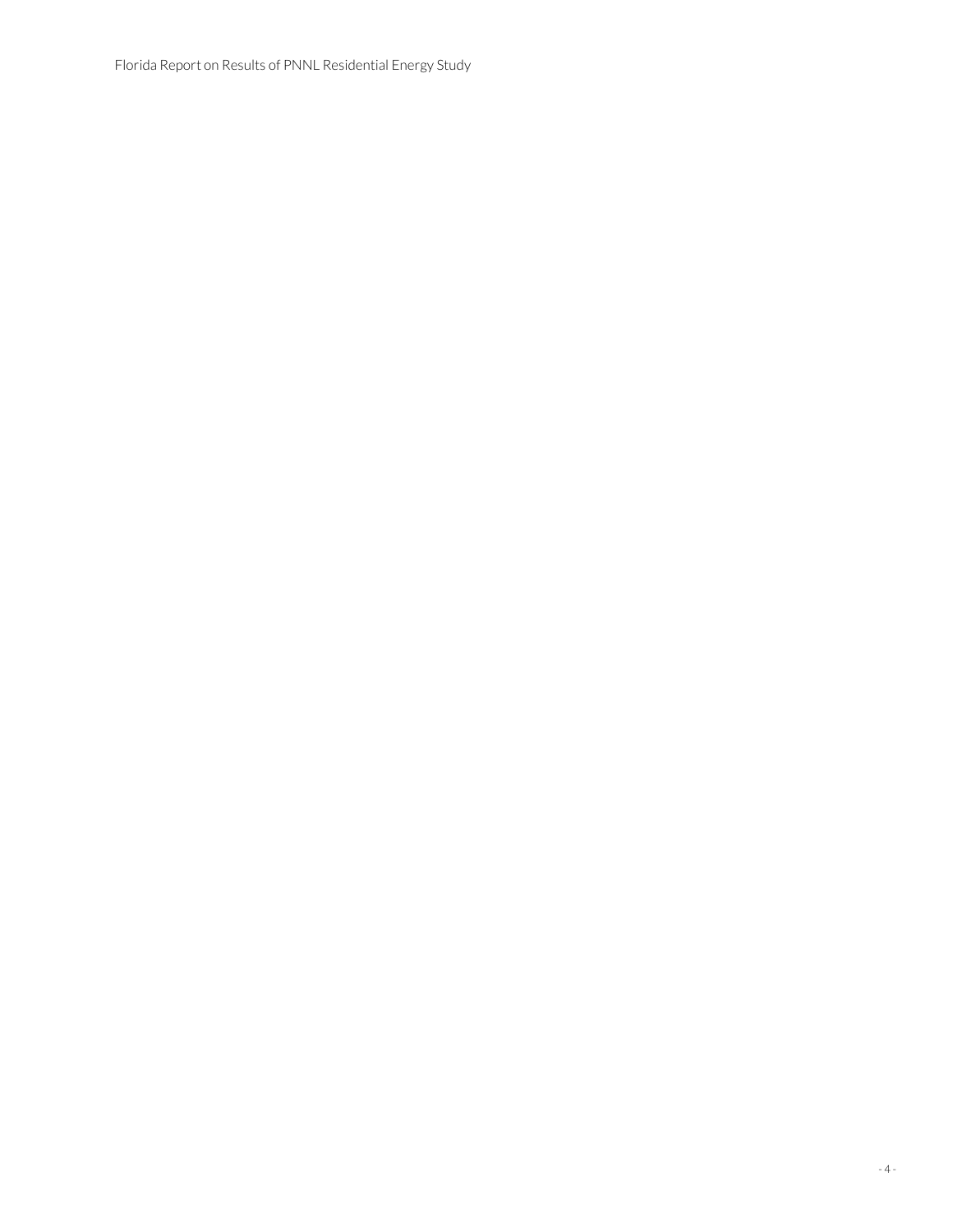## Executive Summary

The Pacific Northwest National Laboratory (PNNL) Research results reviewed in this brief Florida report and the more detailed PNNL report are ground breaking – but not astounding. The masonry industry would certainly have preferred it showed wild increases in the value of thermal mass across all climate zones. However, it did confirm the value of mass that researchers have verified over the past 40 years on energy use in residential structures. This is, in essence, a very good thing as it also means the research over the past 40 years validates this recent research. Combined with the technical force of PNNL; the proven validity of Energy Plus™ software; and the carefully documented research development, there is little room for doubt or dissension. In other words the results are rock solid – and favorable to high mass wall systems.

The results are groundbreaking in the breadth and scope of the walls compared ‐ 607 different combinations of CMU, wood and ICF. Almost every conceivable arrangement of standard building products compared "apples to apples" across every climate zone in the US. It leaves nowhere to hide.

Additionally, the research is leading edge in that it moves us past discussions of "R" value to the ability to see the actual kWhs (and thus \$\$) differences between walls with varying mass, insulation levels and insulation arrangements. It brings all discussions on insulation levels into clear monetary focus, putting it in the correct perspective. Quadrupling the insulation in your walls sounds great until you find out that it only saves you a mere \$100 a year and will never give you payback for the first cost of the higher R value!

Our Florida takeaways covered in this limited report are:

- 1. Super high R value wall systems don't pay for themselves anywhere in the Florida climate. The maximum dollar savings that can be achieved by changing the insulation of the exterior walls in a 2000 sf one story home is roughly \$100 per year. That's it.
- 2. As you continue to add insulation to a mass wall in Florida your returns start to diminish rapidly. We always knew this was generally true – but we now know EXACTLY how it is true.
- 3. The energy efficiency of CMU with R4 insulation and wood walls with R13 bat insulation is neck and neck across Florida. Wood edges out CMU in Miami at \$46/year but this lead reduces to \$15/year in Orlando. We were surprised that mass did not perform better in Miami but elated at how close CMU came to wood in Jacksonville - \$18/year difference – nearly a dead heat! When you factor in the moisture/mold degradation of wood's batt insulation over time we are back to what we always knew – CMU with a minimum of insulation is very energy efficient everywhere in Florida! In addition, insurance for wood frame homes costs \$150 to \$575 (10-20%) more annually<sup>11</sup> than CMU masonry homes, more than offsetting any incremental energy savings.
- 4. The last takeaway concerns exterior vs. interior insulation for mass walls. As we knew from past research, exterior insulation is more efficient; however, this research allowed us to look at the actual cost savings of \$22/year in Jacksonville for R10 mass walls. At this small savings of cost exterior insulation is just not feasible. The interior insulation location currently being used in almost all CMU walls looks very cost effective. This is a 40-year discussion item solved for Florida – keep the insulation on the inside of the wall.

Respectfully Submitted,

Don Beers, PE *MAF Engineer Masonry Association of Florida, Inc. 561‐310‐9902 don@floridamasonry.com*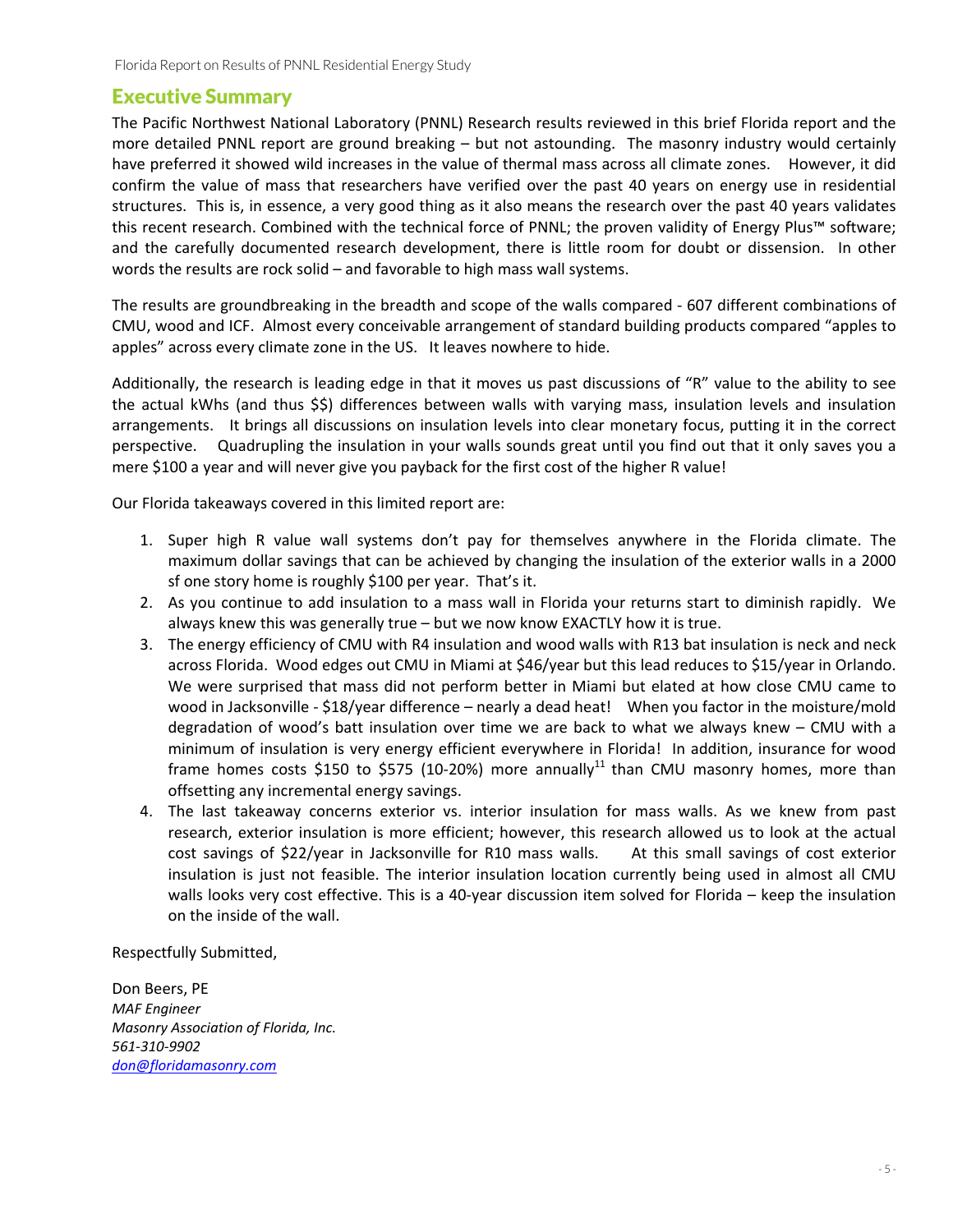### **Introduction**

In late 2012 the Florida Masonry Apprenticeship and Education Foundation  $(FMAREF)^3$ , , in joint cooperation with the National Concrete Masonry Association Education and Research Foundation<sup>2</sup>, contracted with Pacific Northwest National Laboratory (PNNL) $<sup>1</sup>$  to study the effects of various</sup> wall systems on the annual energy usage by one‐ and two‐story residential homes in all climate zones across Florida and the United States.

The study's objective was to obtain a direct comparison of the actual energy and dollars<sup>7</sup> expended using different types of walls in a typical residential home while keeping all other aspects of the house EXACTLY the same.

This research was done using EnergyPlus™, a



simulation software developed by the Department of Energy and acknowledged as one of the most accurate and powerful energy simulation tools available today.

Standard or "Prototype" homes were used in the computer modeling. These prototypes were developed using both Florida and National standards. Once established, all aspects of the prototype were kept identical except for the exterior wall system.

The basic output from the research is the total "whole house" annual energy usage. This usage includes only heating, cooling and ceiling fan energy (referred to as HVAC) and does not reflect all other household energy usage, such as hot water, lighting, electronic equipment, cooking, etc. As previously stated, all other HVAC variables are held equal so that differences in annual energy usage reflect exterior wall changes only.

In all, 607 different wall systems were modeled for both one- and two-story prototypes in 18 different Florida and National climate zones. A total of 21,852 separate wall system analyses were made. Of these, 3,642 wall system analyses were made specifically for Florida. For those wishing a more in‐depth review of the research, please go to www.FloridaMasonry.com and click on the PNNL Research Report under the Resources tab.

The PNNL research provides valuable information for Florida. The research confirms the superior performance of thermal mass and the diminishing returns of over‐insulation. It also gives us a better understanding of where in Florida mass performs best.

This report is limited in scope to 14 different wall systems prevalent in Florida and is not meant to be exhaustive in comparing the energy usage of all 3,642 analyses. It is intended to use the PNNL research, the most complete residential energy information currently available, to address four common misconceptions regarding residential energy usage. *See "4 Common Energy Myths" above.*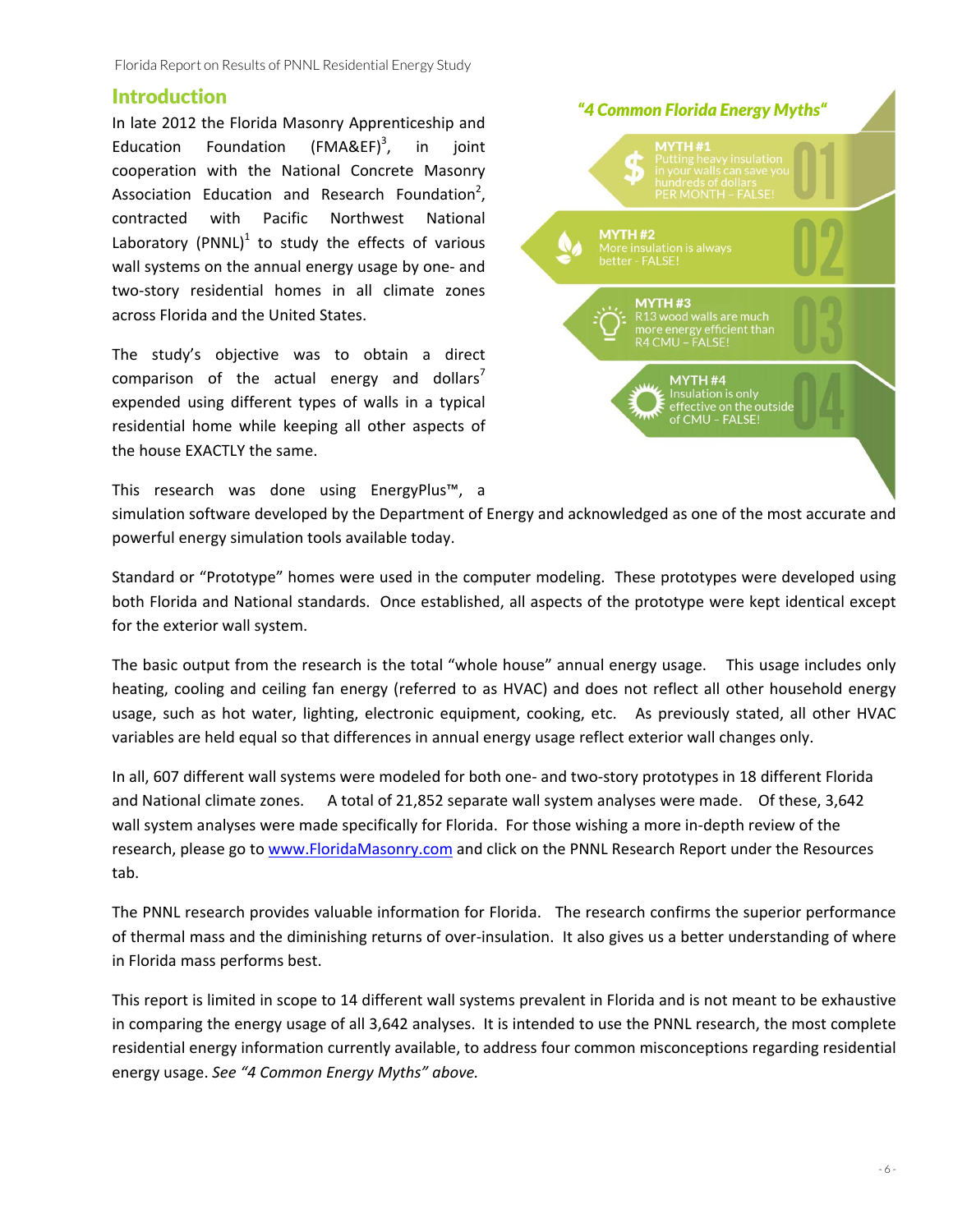# Effect of the Exterior Wall R Value on Your Energy Bill

Residential wall component manufacturers have heatedly discussed the effect of added insulation since the late 1960s. Although it may seem like the walls of a house would constitute a major component of energy efficiency - in reality they do not. The answer is clear cut from past research. Study after study over the past 30 years has shown that the energy savings resulting from wall insulation diminishes rapidly as more is added. Unfortunately, it always seems the research doesn't apply to the exact wall system being discussed, so there has always been "wiggle room" for inflated saving claims from unique wall insulation products.

The current PNNL study confirms what we already knew – heavy insulation in the walls in Florida is a waste of money. This research, however, has the scope and breadth to haul in all of the current wall types being constructed and compare them on an apples per apples basis.

As a pointed example, three walls were picked to compare the difference in annual energy usage. The first wall is a typical CMU with interior R4 foil insulation. The overall R value for the entire wall, including exterior finish and drywall, is R=5.8. This is the lowest R value for any standard wall used in Florida. This wall was compared to a masonry wall with interior R7 foil insulation and to a highly insulated ICF wall with R20 insulation split between the interior and exterior. The overall R value for the masonry wall with R7 foil is R8.3. The overall R value for the ICF wall is R=21.7. This would be one of the highest R values for any Florida wall system<sup>4</sup>. The results are in *Table 1*.

|       | Total Energy \$ Savings per Year Over Standard CMU w/R4 Added Insulation |                                  | (2000 sf Single Story Home) |                                    |                      |                                     |                                           |
|-------|--------------------------------------------------------------------------|----------------------------------|-----------------------------|------------------------------------|----------------------|-------------------------------------|-------------------------------------------|
| Wall# | <b>Wall Disc</b>                                                         | <b>Overall R</b><br><b>Value</b> | \$ Savings<br>in Miami      | \$ Savings<br>in<br><b>Orlando</b> | \$ Savings<br>in Jax | Cost of<br><b>Energy</b><br>Upgrade | Payback<br>Period <sup>6</sup> for<br>Mia |
|       | CMU R4                                                                   | 5.8                              | 0                           |                                    |                      |                                     | 0                                         |
|       | CMU R7                                                                   | 8.3                              | \$38                        | \$30                               | \$36                 | \$437 <sup>8</sup>                  | $11.5$ yrs                                |
| 3     | ICF R20                                                                  | 21.7                             | \$101                       | \$79                               | \$96                 | $$4,207^5$                          | 41.5 yrs                                  |

#### [Table 1: Comparison of Energy Savings of the Least and Most Insulated Walls in Florida]

The annual savings achieved by going from a wall with an overall R value of 5.8 to a wall with an overall R value of 21.7 is \$101 – that's it. This represents the absolute maximum yearly payback that you can obtain by changing the insulation value of the exterior walls in a typical 2000 sf single story home. In order to get that \$101 you had to invest \$4207.<sup>5.</sup> Your return on investment at 41.5 years far exceeds a reasonable 20 year payback period<sup>6</sup> and is simply a poor investment.

As an alternative, you could upgrade your interior insulation on the CMU to an R7 for approx. \$463<sup>8</sup> with a payback in Miami of 11.5 years.

The bottom line is that CMU, with a small amount of R4 insulation, combined with the thermal mass of concrete makes for an extremely cost effective and hard to beat wall system anywhere in Florida. Upgrading insulation slightly from R4 to R7 is somewhat cost effective in Miami but any additional insulation becomes a waste of money.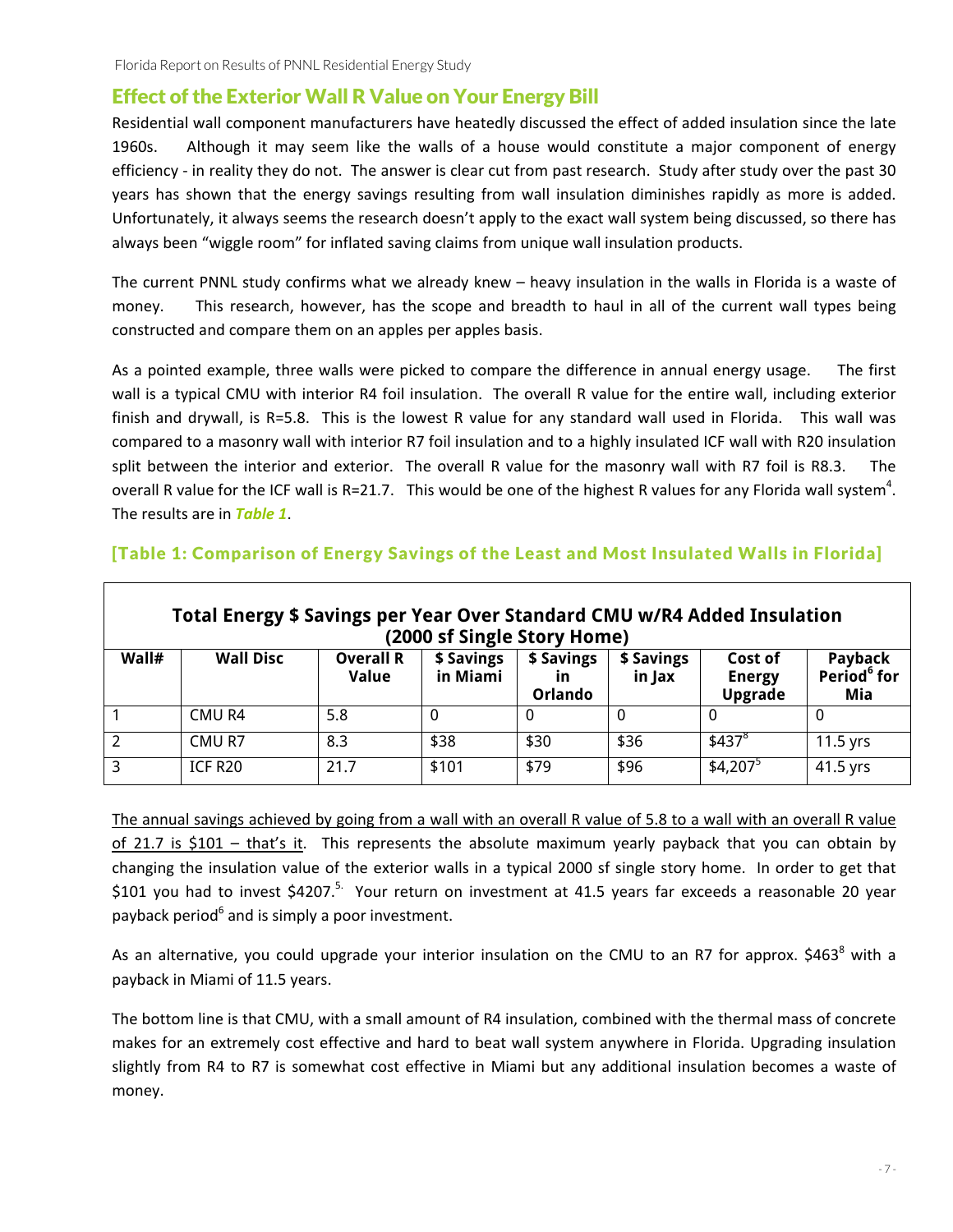The Chart in Figure 1 gives the \$ savings per year as you increase insulation from R1 to R24 on a typical CMU wall in the three Florida climate zones. As you can see from the chart, putting SOME insulation on the wall is really essential. Your R4 foil insulation at around \$360 pays back \$71 in Miami in the first year and gives you an approximate five‐year payback. This makes perfect sense. On the other hand, that same R4 added to R20 gives you a payback of only \$5 per year. This money would be better invested in some other component of energy efficiency.



#### *[Figure 1 – Diminishing Returns of Added Insulation to Mass CMU Walls]*

The bottom line is that your heavy energy costs, in Southern climate zones, do not come from heat or cold making their way through the exterior walls. Dnce you have added some moderate insulation to the wall system, the rest of your energy cost is from air infiltration through windows/doors/ walls, thermal and solar gain through windows, hot water, lighting, electronic equipment, cooking and particularly thermal gain through the roof and ceiling.

The PNNL Report proves that if someone states you will save substantially more than \$100 per year on your energy bill in Florida by heavily insulating the walls of a 2000sf single story home – they are mistaken or simply trying to sell you something using misleading information.

#### R4 CMU vs. R13 Wood Frame

CMU with R4 foil insulation added to the interior wall between the furring strips and 4" nominal wood frame construction with R13 batt insulation between the studs are by far and away the two main wall systems used in Florida residential construction. In a discussion strictly focused on energy, it would seem that a wood frame wall with an R value of 10.9 is twice the energy efficiency of a CMU wall with an R value of 5.8. This is not accurate. The PNNL research shows the difference in energy efficiency is very minor and furthermore relies on the premise that the insulation in the wood frame structure stays dry and in good condition.

However, the "dry and in good condition" is not the reality for millions of square feet of Florida wood frame walls. Wood wall leakage and condensation can dampen the batt insulation and drastically reduce the insulation value. Additionally, CMU has the advantage of thermal mass where energy is "absorbed" by the wall rather than letting it pass through.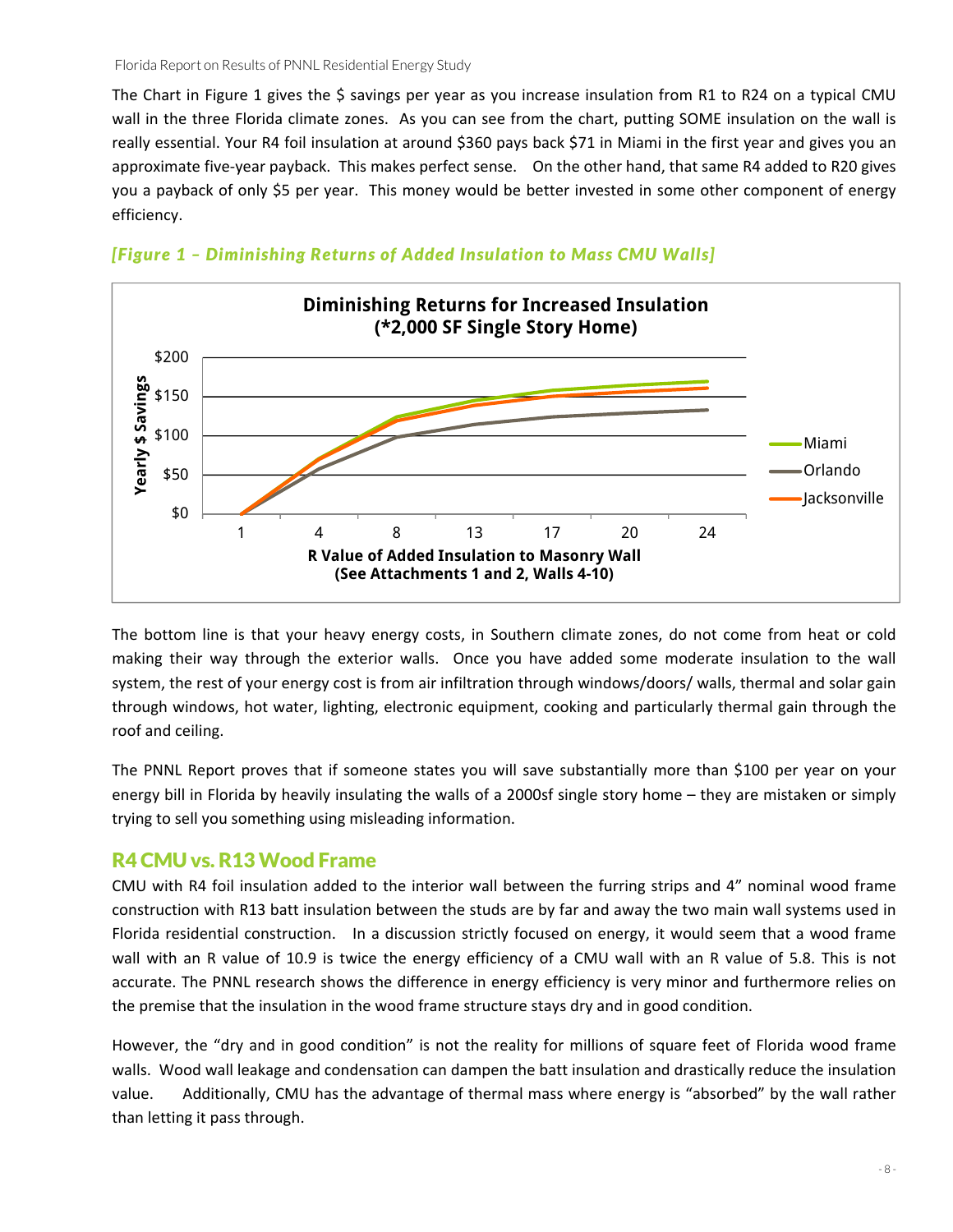What the PNNL Research gives us is the exact \$/year energy difference, across the State, between these two wall systems. The EnergyPlus™ software is powerful enough to accurately model the benefits of thermal mass, which has been difficult to exactly quantify in previous research done with less powerful modeling tools. No reduction in the energy efficiency of wood walls for problems due to damp and moldy batt insulation was factored into the PNNL research. The energy comparison is between the two wall system, properly constructed and maintained. The comparison results are shown in Table 2.

|       |                  | Total Energy \$ Savings per Year Over Standard CMU<br>w/R4 Added Insulation |       |         |      |
|-------|------------------|-----------------------------------------------------------------------------|-------|---------|------|
| Wall# | <b>Wall Disc</b> | <b>Overall R Value</b>                                                      | Miami | Orlando | Jax  |
| 11    | CMU R4           | 5.8                                                                         |       |         |      |
| 12    | 4" Wood R13      | 10.9                                                                        | \$46  | S15     | \$18 |

#### *[Table 2 - Energy Differences Between R4 CMU and R13 Wood Walls]*

The effectiveness of thermal mass can be clearly seen in the above table and it is reversed from what we, in the construction industry, have always thought. Past research, using less powerful tools, indicated that thermal mass had the best advantage in Miami, then Orlando and finally Jacksonville. As it turns out, thermal mass has the best advantage in Orlando and Jacksonville, virtually eliminating any energy cost difference between wood frame and CMU walls in the Central and Northern portions of the State.

The construction cost difference between CMU and Wood homes is generally around \$1.00 to \$1.50 per sf of wall area or roughly \$2530 for a typical 2000 sf home with 1530 sf of wall <sup>9</sup>. Since approximately 60% of all residential exterior walls are CMU in Florida there must be some advantages that outweigh the added construction costs.

Indeed, CMU has tremendous advantages. Unlike wood walls, CMU is unaffected by water and is not a food source for mold – no rot, no mold and no deterioration over time. Because it does not burn, your home insurance rates for CMU are 10 ‐ 20% lower than for wood homes. Generally, this results in a savings of \$150‐ \$575 per year<sup>11</sup> for insurance alone. Structurally, CMU has proven far superior to wood in hurricanes and wind storms. CMU is unaffected by the catastrophic termite damage to wood structures in Florida. And, getting back to energy, the minor differences in Table 2 are quickly reversed with moisture deterioration of batt insulation over time (the average rainfall in South Florida is 60 inches per year).

The real eye-opener from the PNNL Research is not the slight energy use difference between Wood and R4 CMU in Miami. The eye opener is that the thermal mass in R4 insulated CMU performs extremely well in all of Central and North Florida, virtually identical to R13 wood frame construction in energy efficiency.

#### Interior vs. Exterior Insulation of CMU Walls

An age old discussion on proper insulation of CMU pitted the standard interior insulation against exterior insulation. From past research it was felt that insulation on the outside of the block was much more effective than insulation on the interior. The PNNL research has given us the answer but also the \$\$ difference made by the interior vs. exterior insulation placement.

Table 3 shows that for two CMU walls insulated to R10, placement of insulation on the exterior saves a small amount of money, but not enough to pay back the difference in construction costs.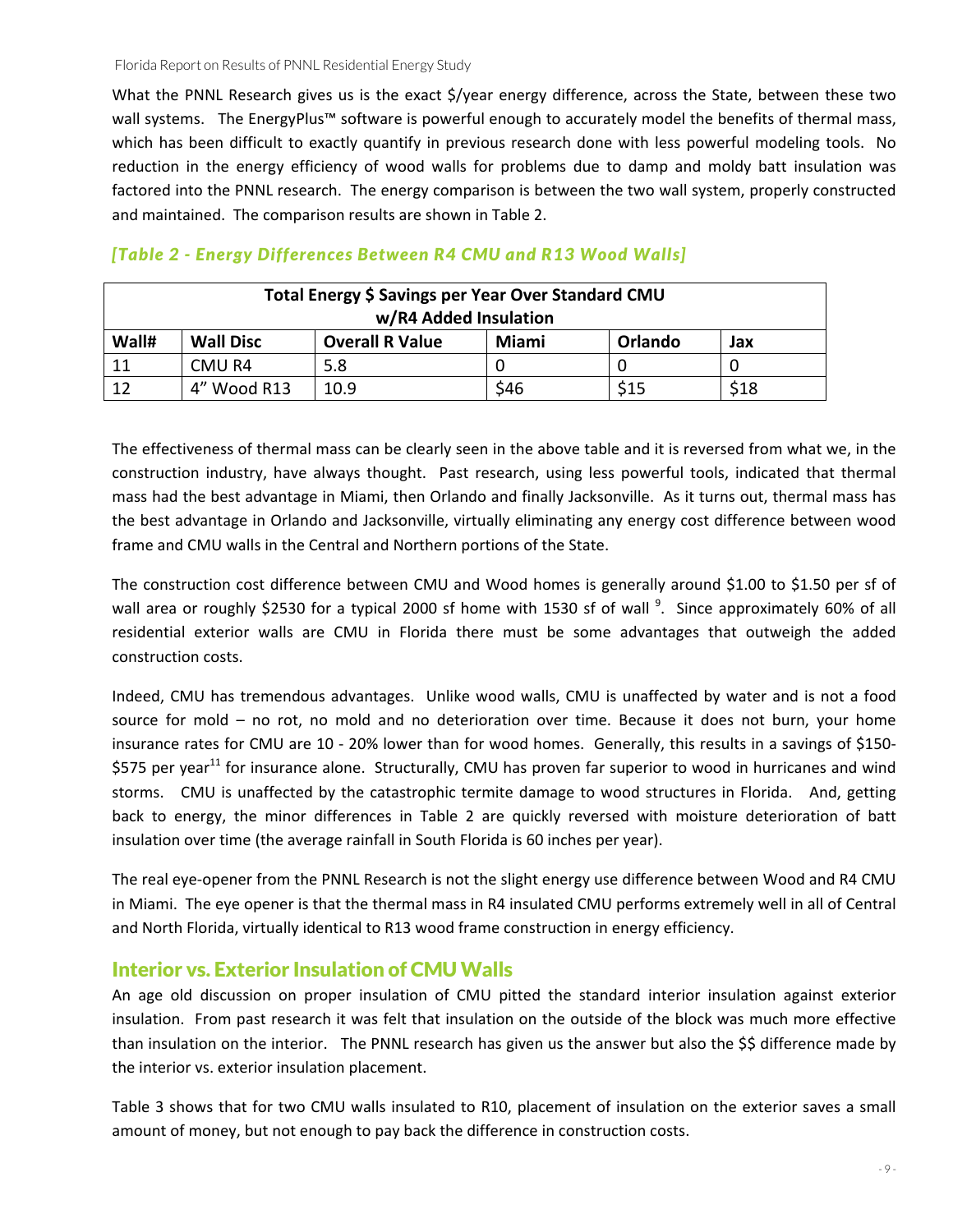Clearly the standard interior insulation on CMU walls that we have always used is by far and away the most cost effective placement.

### *[Table 3 - Comparison of Energy Savings of Interior vs. Exterior Insulation - Florida CMU Walls]*

|       | Total Energy Savings per Year of Exterior Insulation over Interior Insulation |                                  |              |         |      |                                                        |                                           |
|-------|-------------------------------------------------------------------------------|----------------------------------|--------------|---------|------|--------------------------------------------------------|-------------------------------------------|
| Wall# | <b>Wall Disc</b>                                                              | <b>Overall R</b><br><b>Value</b> | <b>Miami</b> | Orlando | Jax  | Cost of<br><b>Exterior</b><br>Insulation <sup>10</sup> | Payback<br>Period <sup>6</sup><br>for Jax |
| 13    | <b>CMU Int Insul</b>                                                          | 10                               |              | 0       |      | 0                                                      |                                           |
| 14    | <b>CMU Ext Insul</b>                                                          | 10                               | \$14         | \$17    | \$22 | \$3366                                                 | $153$ yrs                                 |

# **Closing**

This Florida‐specific report only scratches the surface of the vast number of comparisons that can be done using the output of the PNNL Research. For those wishing a more in‐depth review of the Research, please go to www.FloridaMasonry.com and click on the PNNL Research Report under the Resources tab.

The comparisons presented in this report were chosen to highlight the amount of bad information and confusion associated with them. When it comes to energy it seems like everyone has a product to sell or a personal "green" perspective to promote. The real value of this research is being able to quickly and easily get to the cost vs value relationship between virtually all wall systems. Not having the actual yearly dollar differences between walls leaves too much room for exaggeration and the imagination. "If no one knows ‐ then anything goes" and myths on energy efficiency abound:

- Putting heavy insulation in your walls can save you hundreds of dollar PER MONTH FALSE!
- More insulation is always better FALSE!
- R13 wood walls are much more energy efficient than R4 CMU FALSE!
- Insulation is only effective on the outside of CMU FALSE!

The energy data from the PNNL research will certainly be dissected by those depending on exaggerated claims of energy savings.

The force of this research is that there is no better information currently available – anywhere.

*Please note: In Attachments 1 and 2, I have provided additional technical information on the wall* systems reviewed in this report. Since the "whole house" energy usage is given on a square footage(sf) basis, homes slightly larger or smaller than the 2000sf for single story and 2200sf for two story can be *analyzed with reasonable accuracy by applying the per SF cost to the actual conditioned floor area.*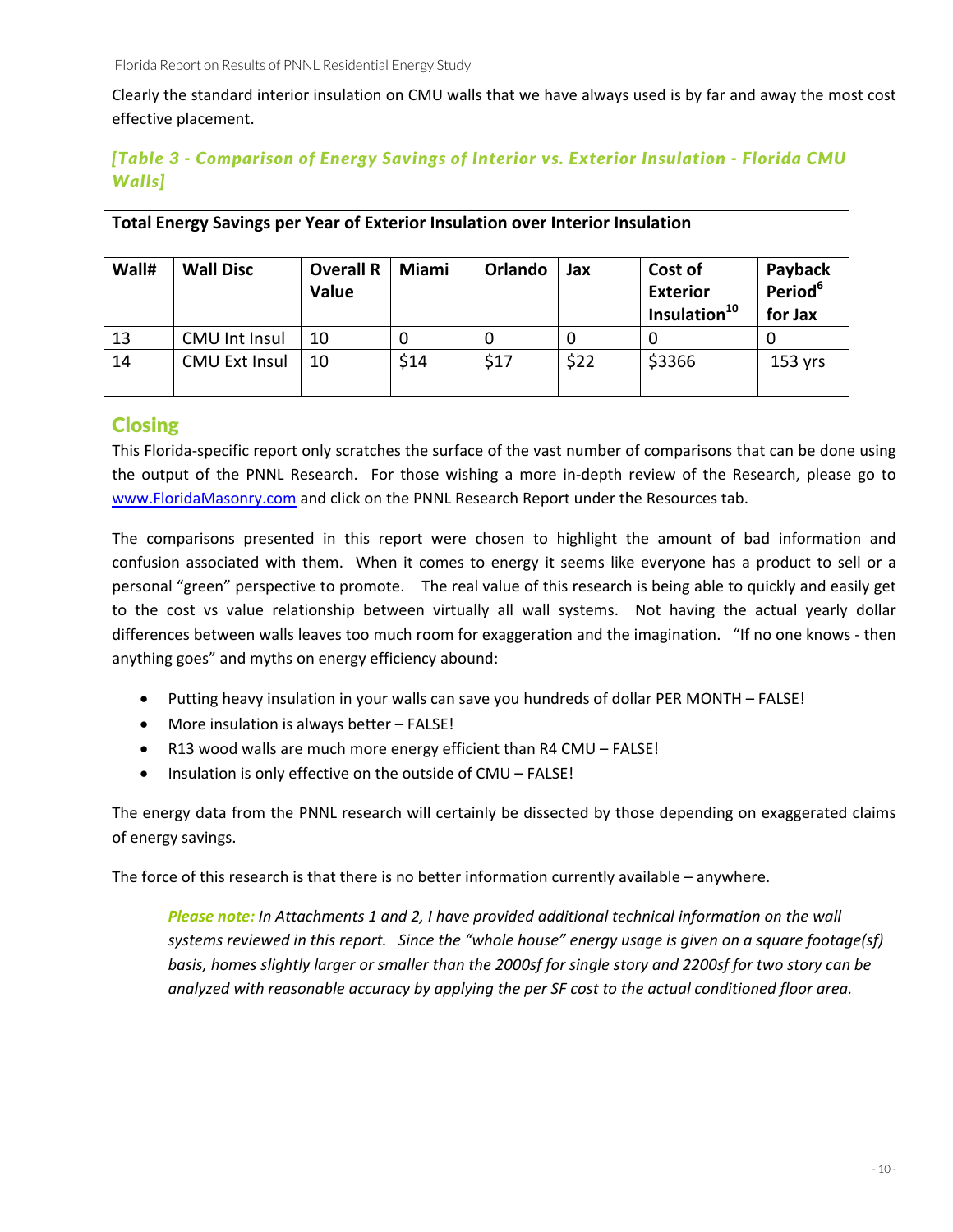#### Sources

 $1$  Pacific Northwest National Laboratory (PNNL) is located in Richland, Washington. PNNL is one among ten U.S. Department of Energy (DOE) national laboratories managed by DOE's Office of Science. For more information: http://www.pnnl.gov/

‐‐‐‐‐‐‐‐‐‐‐‐‐‐‐‐‐‐‐‐‐‐‐‐‐‐‐‐‐‐‐‐‐‐‐‐‐‐‐‐‐‐‐‐‐‐‐‐‐‐‐‐‐‐‐‐‐‐‐‐‐‐‐‐‐‐‐‐‐‐‐‐‐‐‐‐‐‐‐‐‐‐‐‐‐‐‐‐‐‐‐‐‐‐‐‐‐‐‐‐‐‐‐‐‐‐‐‐‐‐‐‐‐‐‐‐‐‐‐‐‐‐‐‐‐‐‐‐‐‐‐‐‐‐‐‐‐‐‐‐‐‐‐‐‐‐‐‐‐

 $2$ The National Concrete Masonry Association (NCMA) is located in Herndon, Virginia. Contact: Robert Thomas 703.713.1900 www.ncma.org

<sup>3</sup> The Florida Masonry Apprenticeship and Education Foundation (FMA&EF) is headquartered in Boca Raton, Florida and was created in 2002 to add new and expand existing apprenticeship programs and offer education to the masonry industry. The Mission of the Foundation is: "To coordinate and provide education of the masonry trade" For more information: www.masonryeducation.org

 $4$ All walls used in this report are numbered consecutively as they appear and a complete description with technical information is provided in Attachments 1 and 2.

 $5$ Across Florida basic ICF costs range from \$2/sf of wall to \$4/sf more than CMU construction. A lower average would be \$2.5/sf x1530sf = \$3825. Including a 10% contractor markup brings that to 1.1 x \$3825 = \$4207 difference. \$5000 is the standard upgrade figure used by many contractors across the State which falls in the same range as the above analysis.

<sup>6</sup> Where discussions of payback occur a straight 20-year comparison is used to determine if a particular investment makes sense. As an example, if you are intending to spend \$3000 to upgrade the energy efficiency of a home you would want to see at least \$3000/20=\$150 per year savings to make it worthwhile.

A straight 20‐year payback is an extremely conservative analysis. Most businesses are looking for a 3‐7 year payback and are including the compound interest from the initial investment. For our purposes suffice it to say that if you cannot save enough energy over 20 years to pay for the initial investment then it is simply not worth investing in.

 $<sup>7</sup>$  All tables, charts and graphs in this report are based exclusively on dollars per year for a 2000sf, single story</sup> residential home. The output of the actual EnergyPlus™ software is in energy units calculated for both heating and cooling. A conversion factor of \$0.11109/kWh was used across the state.

<sup>8</sup> Standard Fi‐Foil AA2 installed at \$.16/sf compared to VR+Shield on 1 ½"x1 ½" furring at \$.42/sf for 1530sf of wall with 10% contractor markup is (\$.42/sf ‐ \$.16/sf) x 1530sf x 1.1 = \$437.

 $9$ The cost difference between wood and CMU varies widely across Florida depending on the location, the available subcontractors and the builder. There are enough builders in the State that build both wood and CMU that we know the range of \$1500 for a tract builder to \$2300 for a small but experienced builder is as close as you can get for a broad, State wide number. Using the higher number and applying our 10% contractor mark‐up you get \$2300 x 1.1 = \$2530.

 $10$  Exterior insulation is usually combined with stucco on lath with would be an approx. \$2.00/sf upcharge from direct applied stucco. For a 2000sf home with 1530sf of solid wall, including contractor mark‐up, that would be  $$2/sf \times 1530s f \times 1.1 = $3366.$ 

<sup>11</sup>*Masonry Association Survey of Florida Insurance Costs www.floridamasonry.com/resources*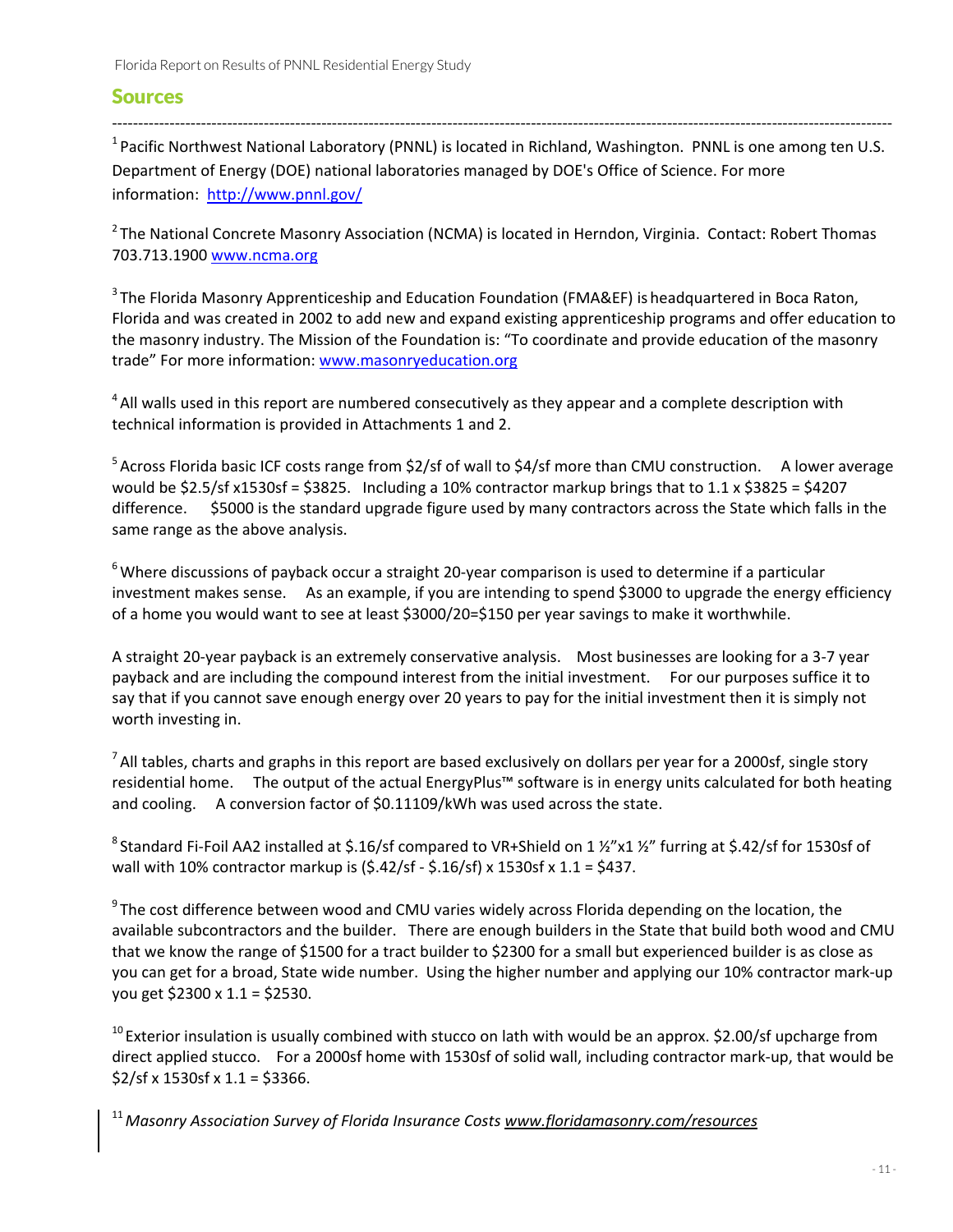# Attachment 1

| Wall # | <b>Wall Case</b>                                                                           |                            | Energy Use Index (EUI)(kBtu/sf-yr) |                                        | Energy Cost Index (ECI)(\$/sf-yr) |                            |                                        |                              |      |                |
|--------|--------------------------------------------------------------------------------------------|----------------------------|------------------------------------|----------------------------------------|-----------------------------------|----------------------------|----------------------------------------|------------------------------|------|----------------|
|        | Wall Type & Block Density; Cell Fill;                                                      |                            |                                    |                                        |                                   |                            |                                        | Yearly                       |      |                |
|        | Grout o.c. or Wall thickness; Nominal                                                      |                            |                                    |                                        |                                   |                            |                                        | <b>HVAC Bill</b>             |      |                |
|        | Insulation R-Value & Location; Climate   Heat                                              |                            | Cool                               | <b>HVAC</b>                            | Heat                              | Cool                       | <b>HVAC</b>                            | for 2000sf                   | Wall | Wall           |
|        | Zone                                                                                       | <b>EUI</b>                 | EUI                                | EUI                                    | ECI                               | ECI                        | ECI                                    | 1 sty Home Uo                |      | R              |
|        | 1 CMUs115,e, 96" oc, R04In-CZ: Miami                                                       | 0.305669987                | 9.614400522                        | 9.920070509                            | 0.0099494                         |                            | 0.312943 0.322892                      | 645.78 0.174                 |      | 5.75           |
|        | 2 CMUs115,e, 96"oc, R07In-CZ: Miami                                                        | 0.283162958                | 9.055062724                        | 9.338225682                            | 0.0092168 0.294737 0.303954       |                            |                                        | 607.91 0.121                 |      | 8.26           |
|        | 3 ICF-145,-, 6.0"tk, R20Sp-CZ: Miami                                                       | 0.233708588                | 8.114859723                        | 8.348568311                            | 0.0076071 0.264134 0.271741       |                            |                                        | 543.48 0.046                 |      | 21.74          |
|        | 4 CMUs115,e, 48"oc, R01In-CZ: Miami                                                        | 0.346033831                | 10.65431091                        | 11.00034474                            | 0.0112632                         |                            | 0.346792 0.358055                      | 716.11 0.279                 |      | 3.58           |
|        | 5 CMUs115,e, 48"oc, R04In-CZ: Miami                                                        | 0.296354203                | 9.612146236                        | 9.908500439                            | 0.0096462                         |                            | 0.31287 0.322516                       | 645.03 0.175                 |      | 5.71           |
|        | 6 CMUs115,e, 48"oc, R08In-CZ: Miami                                                        | 0.269676489                | 8.820227846                        | 9.089904334                            | 0.0087778 0.287093 0.295871       |                            |                                        | 591.74 0.100                 |      | 10.00          |
|        | 7 CMUs115,e, 48"oc,R13In-CZ:Miami                                                          | 0.257794129                | 8.512469103                        | 8.770263232                            | 0.008391                          | 0.277076 0.285467          |                                        | 570.93 0.074                 |      | 13.51          |
|        | 8 CMUs115,e, 48"oc, R17In-CZ: Miami                                                        | 0.252097832                | 8.318047558                        | 8.57014539 0.0082056 0.270748 0.278953 |                                   |                            |                                        | 557.91 0.057                 |      | 17.54          |
|        | 9 CMUs115,e, 48"oc, R20In-CZ: Miami                                                        | 0.249288933                | 8.220230978                        | 8.469519911                            | 0.0081142                         |                            | 0.267564 0.275678                      | 551.36 0.049                 |      | 20.41          |
|        | 10 CMUs115,e, 48"oc, R24In-CZ: Miami                                                       | 0.245408352                | 8.150121132                        | 8.395529484                            | 0.0079879 0.265282                |                            | 0.27327                                | 546.54 0.043                 |      | 23.26          |
|        | 11 CMUs115,e, 96"oc, R04In-CZ: Miami                                                       | 0.305669987                | 9.614400522                        | 9.920070509                            | 0.0099494                         | 0.312943 0.322892          |                                        | 645.78 0.174                 |      | 5.75           |
|        | 12 Wood---,-, 3.5"tk, R13Co-CZ: Miami                                                      | 0.356632903                | 8.851112083                        | 9.207744985                            | 0.0116082                         |                            | 0.288098 0.299707                      | 599.41 0.092                 |      | 10.87          |
|        | 13 CMUs115,e, 48" oc, R08In-CZ: Miami                                                      | 0.269676489                | 8.820227846                        | 9.089904334                            | 0.0087778                         | 0.287093 0.295871          |                                        | 591.74 0.100                 |      | 10.00          |
|        | 14 CMUs115,e, 48"oc, R09Ex-CZ: Miami                                                       | 0.220595842                | 8.654318503                        | 8.874914345                            | 0.0071803                         | 0.281693                   | 0.288873                               | 577.75 0.100                 |      | 10.00          |
|        |                                                                                            |                            |                                    |                                        |                                   |                            |                                        |                              |      |                |
|        | 1 CMUs115,e, 96"oc, R04In-CZ: Orlando                                                      | 1.258552283                | 7.041099206                        | 8.299651488                            | 0.0409651                         |                            | 0.229184 0.270149                      | 540.30 0.174                 |      | 5.75           |
|        | 2 CMUs115,e, 96"oc, R07In-CZ: Orlando                                                      | 1.160694747                | 6.681304159                        | 7.841998905                            | 0.0377799                         |                            | 0.217472 0.255252                      | 510.50 0.121                 |      | 8.26           |
|        | 3 ICF-145,-, 6.0"tk, R20Sp-CZ: Orlando                                                     | 0.993022589                | 6.079798745                        | 7.072821334                            | 0.0323223                         |                            | 0.197894 0.230216                      | 460.43 0.046                 |      | 21.74          |
|        | 4 CMUs115,e, 48"oc, R01In-CZ: Orlando                                                      | 1.440504432                | 7.709002828                        | 9.14950726                             | 0.0468876                         |                            | 0.250923 0.297811                      | 595.62 0.279                 |      | 3.58           |
|        | 5 CMUs115,e, 48"oc, R04In-CZ: Orlando                                                      | 1.238854153                | 7.022488117                        | 8.26134227                             | 0.040324                          |                            | 0.228578 0.268902                      | 537.80 0.175                 |      | 5.71           |
|        | 6 CMUs115,e, 48"oc, R08In-CZ: Orlando                                                      | 1.111810348                | 6.524864184                        | 7.636674532                            | 0.0361888                         |                            | 0.21238 0.248569                       | 497.14 0.100                 |      | 10.00          |
|        | 7 CMUs115,e, 48"oc, R13In-CZ: Orlando                                                      | 1.060245037                | 6.328034768                        | 7.388279805                            | 0.0345103                         |                            | 0.205974 0.240484                      | 480.97 0.074                 |      | 13.51          |
|        | 8 CMUs115,e, 48"oc, R17In-CZ: Orlando                                                      | 1.031819867                | 6.208134371                        | 7.239954238                            | 0.0335851                         |                            | 0.202071 0.235656                      | 471.31 0.057                 |      | 17.54          |
|        | 9 CMUs115,e, 48" oc, R20In-CZ: Orlando                                                     | 1.017736122                | 6.147799357                        | 7.165535479                            | 0.0331267                         | 0.200107                   | 0.233234                               | 466.47 0.049                 |      | 20.41          |
|        | 10 CMUs115,e, 48"oc, R24In-CZ: Orlando                                                     | 1.003817908                | 6.101718738                        | 7.105536646                            | 0.0326737                         | 0.198607                   | 0.231281                               | 462.56 0.043                 |      | 23.26          |
|        | 11 CMUs115,e, 96"oc, R04In-CZ: Orlando                                                     | 1.258552283                | 7.041099206                        | 8.299651488                            | 0.0409651                         | 0.229184 0.270149          |                                        | 540.30 0.174                 |      | 5.75           |
|        | 12 Wood---,-, 3.5"tk, R13Co-CZ: Orlando                                                    | 1.314923097                | 6.752821867                        | 8.067744964                            | 0.0428                            | 0.2198                     | 0.2626                                 | 525.20 0.092                 |      | 10.87          |
|        | 13 CMUs115,e, 48"oc, R08In-CZ: Orlando                                                     | 1.111810348                | 6.524864184                        | 7.636674532                            | 0.0361888                         |                            | 0.21238 0.248569                       | 497.14 0.100                 |      | 10.00          |
|        | 14 CMUs115,e, 48"oc, R09Ex-CZ: Orlando                                                     | 1.01895115                 | 6.363007779                        | 7.381958929                            | 0.0331663                         |                            | 0.207112 0.240278                      | 480.56 0.100                 |      | 10.00          |
|        |                                                                                            |                            |                                    |                                        |                                   |                            |                                        |                              |      |                |
|        | 1 CMUs115,e, 96"oc, R04In-CZ: Jacksonville                                                 | 2.938976963                |                                    | 6.168615244 9.107592207                |                                   | 0.095662 0.200785 0.296447 |                                        | 592.89 0.174                 |      | 5.75           |
|        | 2 CMUs115,e, 96"oc, R07In-CZ: Jacksonville                                                 | 2.721379441                | 5.833590045                        | 8.554969486                            | 0.0885793                         |                            | 0.18988 0.278459                       | 556.92 0.121                 |      | 8.26           |
|        | 3 ICF-145,-, 6.0"tk, R20Sp-CZ: Jacksonville                                                | 2.375929233                | 5.238738275                        | 7.614667508                            | 0.0773351                         | 0.170518 0.247853          |                                        | 495.71 0.046                 |      | 21.74          |
|        | 4 CMUs115,e, 48"oc, R01In-CZ: Jacksonville                                                 | 3.34450109                 | 6.79453726                         | 10.13903835                            | 0.1088615                         | 0.221158                   | 0.33002                                | 660.04 0.279                 |      | 3.58<br>5.71   |
|        | 5 CMUs115,e, 48" oc, R04In-CZ: Jacksonville                                                | 2.911369206                | 6.149777191                        | 9.061146396                            | 0.0947633                         |                            | 0.200172 0.294935                      | 589.87 0.175                 |      |                |
|        | 6 CMUs115,e, 48"oc, R08In-CZ: Jacksonville                                                 | 2.619322209<br>2.504688071 | 5.685145023<br>5.499650179         | 8.304467231<br>8.00433825              | 0.0852574<br>0.0815261            |                            | 0.185048 0.270305<br>0.17901 0.260536  | 540.61 0.100<br>521.07 0.074 |      | 10.00<br>13.51 |
|        | 7 CMUs115,e, 48"oc, R13In-CZ: Jacksonville                                                 |                            |                                    |                                        |                                   |                            |                                        | 509.50 0.057                 |      | 17.54          |
|        | 8 CMUs115,e, 48"oc, R17In-CZ: Jacksonville                                                 | 2.438137984                | 5.388425629                        | 7.826563613                            | 0.0793599                         |                            | 0.17539 0.25475                        | 503.70 0.049                 |      |                |
|        | 9 CMUs115,e, 48"oc, R20In-CZ: Jacksonville                                                 | 2.405265675                | 5.332152085                        | 7.737417759                            | 0.07829<br>0.0773711              |                            | 0.173558 0.251848<br>0.172078 0.249449 | 498.90 0.043                 |      | 20.41          |
|        | 10 CMUs115,e, 48"oc, R24In-CZ: Jacksonville<br>11 CMUs115,e, 96"oc, R04In-CZ: Jacksonville | 2.377036752<br>2.938976963 | 5.286675566<br>6.168615244         | 7.663712318<br>9.107592207             | 0.095662                          | 0.200785                   | 0.296447                               | 592.89 0.174                 |      | 23.26<br>5.75  |
| 12     | Wood---,-, 3.5"tk,R13Co-CZ:Jacksonville                                                    | 2.926929073                | 5.905715267                        | 8.83264434                             | 0.0952698                         |                            | 0.192228 0.287497                      | 574.99 0.092                 |      | 10.87          |
|        | 13 CMUs115,e, 48"oc, R08In-CZ: Jacksonville                                                | 2.619322209                | 5.685145023                        | 8.304467231                            | 0.0852574                         | 0.185048                   | 0.270305                               | 540.61 0.100                 |      | 10.00          |
|        | 14 CMUs115,e, 48"oc, R09Ex-CZ: Jacksonville                                                | 2.515217176                | 5.449168496                        | 7.964385672                            | 0.0818688                         |                            | 0.177367 0.259236                      | 518.47 0.100                 |      | 10.00          |
|        |                                                                                            |                            |                                    |                                        |                                   |                            |                                        |                              |      |                |